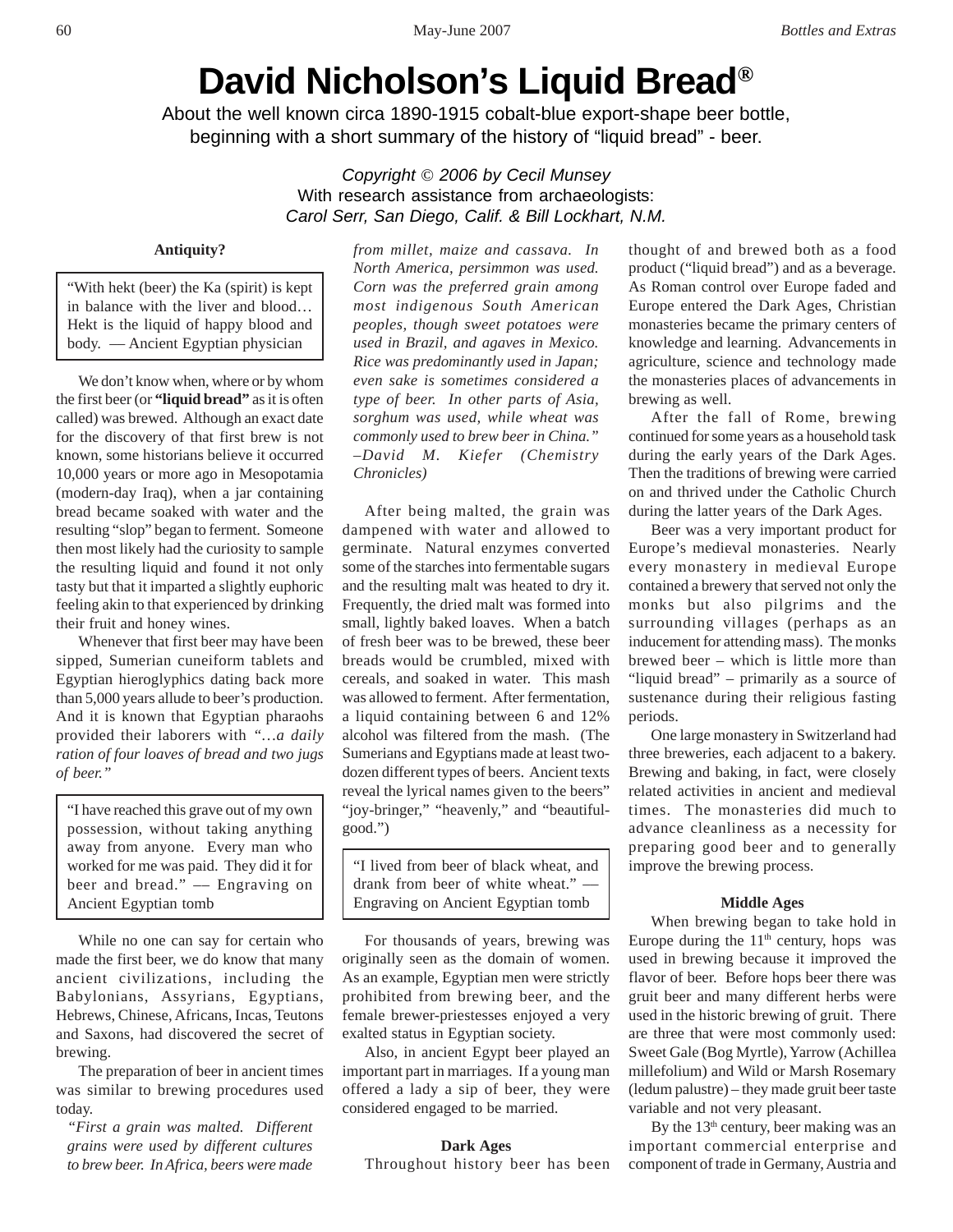# *Bottles and Extras* 61

England. Hops were first widely used both for flavor and as a preservative. Hops made beer a more tasty drink, with a flavor closer to that of contemporary beer. It is possible that hops, the dried flowers of a vine-like plant, were added to the brew mix even before the birth of Christ, but the record is not clear. By the 9<sup>th</sup> century at least, hops were probably a common part of the fermenting mixture, although the earliest definite reference dates to  $12<sup>th</sup>$  century Germany. By the  $13<sup>th</sup>$  century, mention of their use is widespread in German reports. Use spread south into France and, more slowly, into England during the 15<sup>th</sup> century.

Later in the Middle Ages, relatively large, independent breweries began to spring up in bigger towns. (The Bayerische Staatsbrauerei Weihenstehan, still in operation today in Freising, Germany, dates to about 1040.)

# **Renaissance**

It is suggested that religion played a key role in the rise of hops as a dominant ingredient of beer beginning in the  $16<sup>th</sup>$ century along with the Protestant Movement against the Catholic Church:

"One of the key reasons the Protestants rejected the Catholic Church was because of the un-Christlike, selfindulgent, occasionally hedonistic lifestyle of the Catholic clergy. The highly inebriating and aphrodisiacal gruit ales were seen as one cause of this malady. Hops, on the other hand, (allegedly) diminish sex drive and cause the drinker to become drowsy." – Michael Jackson

As Protestantism swept through Europe, so did the use of hops in the production of beer. The "Reinheitsgebot" – the Bavarian beer purity law – was enacted in 1516 prohibiting the brewing of beer with any ingredients other than barley, hops, yeast and water. Although no longer enforced, many German brewers still hold to this principle. Religion is not the only suggested cause of the "hop revolution." Experts also agree that merchants of hopped beer also aided the cause to gain an economic advantage against gruit merchants. By the  $18<sup>th</sup>$  century, the (hops) revolution was complete and hops had effectively replaced gruit as the primary herb in beer.

Brewers used a top-fermentation process in which the yeast would rise to the top of the vat. In the 15<sup>th</sup> century, German brewers developed a process in which fermentation occurred at the bottom of the vat. Beer made by the bottom fermentation method was usually aged to give it a milder taste and clearer appearance. It was named "lager" – a derivative of the German word largen, which means, "to store." Lager beers soon reigned supreme in continental Europe (and later in North America). But the British remained partial to traditional, heavier-flavored topfermented brews such as ale, stout, and porter.

"Englishmen are like their own beer" Frothy on top, dregs on the bottom, the middle excellent." –– Voltaire

# **Beer in Early Colonial America**

When the Pilgrims set forth for America in 1620, they planned to settle somewhere near the Hudson River but because of uncertain navigation and autumn storms, they made their first landfall at Cape Cod. Rather than proceeding farther down the coast, they decided to remain at nearby Plymouth Rock, *"…our victuals being much spent, especially our Beere."*

Not long after the Puritans, who came next, settled the Massachusetts Bay Colony in 1630, and enacted laws regulating the price to be charged for beer in taverns or inns and requiring brewers to be licensed by the court.

Brewing arrived early to Britain's American colonies. The first settlers in Virginia complained repeatedly about being forced to drink the local water that they considered unsanitary and diseaseinducing.

"If barley be wanted to make into malt, we must be content and think it no fault, for we can make liquor to sweeten our lips, of pumpkins and parsnips and walnut tree chips." –– Popular song from the 17<sup>th</sup> century, Colonial America

When the Dutch settled along the Hudson River in the 1620s, they were also quick to establish beer-making facilities. A 1660 map of New Amsterdam shows at least six brew houses in the town, which had only about 1,500 inhabitants. At least a couple of the breweries also contained distilleries. In Pennsylvania, William Penn established a brewery at his manor house near Philadelphia in 1683, shortly after the colony was established.

"What event is more awfully important to an English Colony than the erection of its first brewhouse?" –– Rev. Sidney Smith (1771-1844)

Pre-Revolutionary America enjoyed one of the highest beer consumption rates in American history, because beer played no small part in the evolution of America from a widely dispersed group of small settlements dependent upon England for survival into a network of self-reliant and independent colonies. As the population increased, so did the need for "liquid bread" (beer) as a key source of nutrition and refreshment – the colonists continued to avoid water at all costs. Americans still drank great quantities of English beer during colonial times. However, as buying imported beer became increasingly costprohibitive for most Americans, the demand for locally brewed beer grew stronger. This meant the need for new breweries, which required equipment and raw materials to produce their beer. America's burgeoning brewing industry in turn fostered the growth of local agriculture and industry and further economic growth.

"In wine there is wisdom. In beer is strength. In water bacteria."–Anon.

## **After Independence**

By the time of the Revolution, brewing was a thriving business in the American colonies, especially in New England and the Middle Atlantic colonies. These areas, in fact, had a prosperous trade in malt beverages with the southern colonies. Many of the founding fathers had ties to brewing. Samuel Adams' family fortune was based on making malt, George Washington had a brew house at Mount Vernon, and Thomas Jefferson made beer at Monticello.

Until well into the  $19<sup>th</sup>$  century, most malt beverages consumed in the United States were ales, porters, or stouts brewed in the British top-fermented tradition. By mid-century, however, increased immigration from Germany brought bottom-fermenting yeasts that produced lager beer. Among brewers with German origins who became highly successful in the United States were Jacob Ruppert and the brothers Frederick and Maximilian Schaefer in New York City; Valentin Blatz, Joseph Schlitz, and Frederick Miller in Milwaukee; Eberhard Anheuser and Adolphus Busch in St. Louis; and Adolph Coors in Colorado.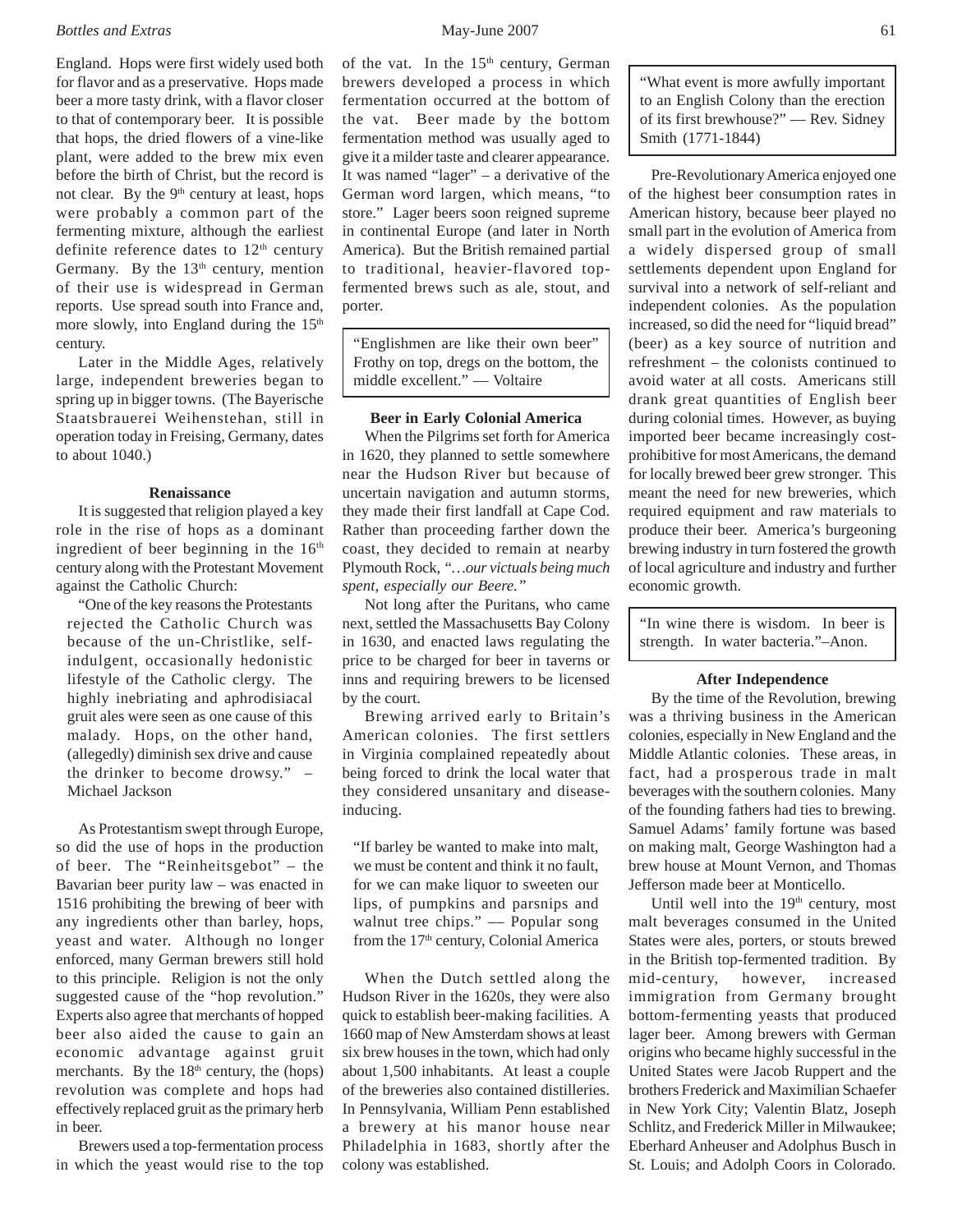By the Civil War, German-inspired lager output exceeded that of ale and porter.

# **Anheuser-Busch**

In the mid-1800s, Eberhard Anheuser **[Figure 1]** was a successful manufacturer



of soap and candles in St. Louis, Missouri. In 1859, he financed a loan to a struggling neighborhood brewery called The Bavarian Brewery, which was started by George Schneider in 1852.

When the brewery faltered in 1860, Anheuser and a partner, William O'Dench, bought the interests of minority creditors rather than see the brewery go under. They reorganized the company and resumed production under the name E. Anheuser & Company.

In 1857, eighteen-year old Adolphus Busch **[Figure 2]**, the second youngest of



22 children, immigrated to the United States from Germany to join his three brothers in St. Louis. Although his brother had started the John B. Busch Brewing Company in Washington, Missouri, Adolphus opted to enter

**Figure 2**

into a partnership with Ernst Wattenberg to sell brewing supplies. It was through that business that Adolphus met his wife, whose father would be his future partner. Adolphus Busch and Lily Anheuser married in 1861. In 1865, the two beer companies merged, with Adolphus as equal partner with Eberhard Anheuser.

In 1876, Busch and his friend Carl Conrad, a liquor importer, developed a "Bohemian-style" lager, inspired after a trip to the Bohemia region of Europe (Czech Republic). Brewers in that region generally named a beer after their town with the suffix "er." Beers produced in the town of Pizen, for example, were called pizners, or pilsners. Busch and Conrad had visited another town, only 65 miles south of Pizen, also known for its breweries – Bomische Budweis, which became Ceske Budejovice in 1918. Beer has been brewed in Ceske Budejovice since King Premys II Otakar founded it as Budiwoyz in 1245. The German name of the town is Budweis. The name "Budweiser" is a locative, meaning "of Budweis."

Many people – including Busch and

Conrad – carried the beer recipes from Budweis around the world and in the late 1800s there were several breweries producing beers called Budweiser. Miller

> and Schlitz both produced Budweisers but, as the name became so strongly associated with Anheuser-Busch, they stopped it. In the U.S. the last other Budweiser producer was DuBois Brewing of Pittsburg, Pa., which stopped making the brand only in the late 1970s.

Busch and Conrad introduced "Budweiser Lager Bier" in St. Louis, brewed by E. Anheuser Co.'s Brewing Association, and

bottled and distributed by Carl Conrad. The first bottles were paper labeled **[Figure 3]**. The Anheuser company was renamed Anheuser-Busch Brewing Association in 1879 **[Figure 4]**, and Adolphus became president the following year, a position he was to hold for 33 years.

**Figure 3**



#### **Figure 4**

During the Civil War, Adolphus Busch briefly served at the rank of colonel in the Union Army. In addition to running the Anheuser-Busch Brewing Company, he was president of the South Side Bank, The Manufacturers' Railroad Company, and the St. Louis Refrigeration Company. He was a director also in many banking institutions in the Merchant's Bridge Company and the Terminal Railroad Company. He founded the Adolphus Busch Glass Company of St. Louis and Belleville, Ill., and the Streator Bottle and Glass Company of Streator, Ill.

"You can only drink 30 or 40 glasses of beer a day, no matter how rich you are." –– Colonel Adolphus Busch

# **Malt-Nutrine**

Anheuser-Busch was involved in varied pharmaceutical activities in the late

1800s and early 1900s. One of the most famous of its pharmaceutical products was Malt-Nutrine in a stubby brown bottle **[Figure 5, right]**. It was "liquid bread" – a form of beer that had as its principal ingredients barley malt and hops. The original product contained 1.9% of alcohol and 14.5% solids.



According to its maker:

*"Malt-Nutrine was highly esteemed by the medical profession and its popularity resulted mainly from the fact that doctors prescribed it for patients in need of building up their health, such as new mothers, convalescents, the anemic and aged."* – Anheuser Busch

Anheuser-Busch was so confident of Malt-Nutrine's success that it established a separate sales department for the wholesale

drug field. Numerous collectibles resulted in the years that this product was produced and sold (1890- 1942). Around the turn of the 20<sup>th</sup> century a match safe was produced **[Figure 6, right]**; in 1905 a Vienna Art



plate was issued to advertise the product **[Figures 7-8]**; in 1915 a "Name this picture" contest was held for doctors. The 12 ½" x 7 ½" sign shows a doctor walking briskly towards a lighted house. His shadow is a stork, suggesting the delivery of a baby is in order **[Figure 9]**. The back of the card has the following text:

"This Little Picture, which we hope you will find suitable for hanging in your office or reception room, is one of a series that we will from time to time send the medical profession of the United States. You will observe that the picture has no name. 'Coming Events Cast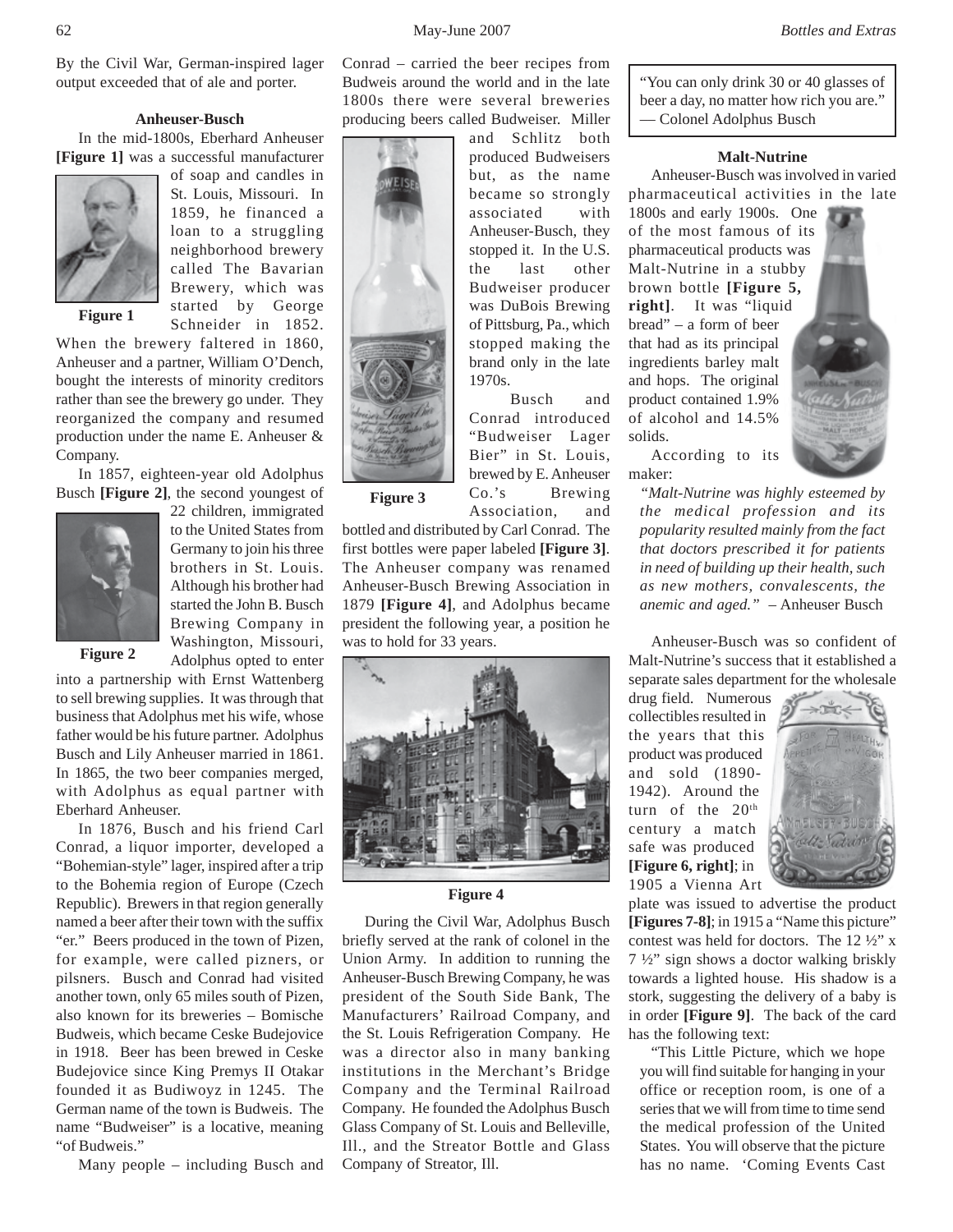

**Figure 7, above; Figure 8, below.**





Their Shadows Before' has been suggested as a title, what would you suggest? To the doctor who first gives the most appropriate title we will pay two hundred and fifty dollars (\$250) in gold. Prize will be awarded Sept. 1915. Answers will be duly acknowledged and the name of winner of the contest as well as the title selected will be mailed to each contestant. Address, Dr. Stork, Malt-Nutrine Department, Anheuser-Busch, St. Louis, Mo."

# **David Nicholson's Liquid Bread®**

The preceding historical account lays the groundwork for the container featured in this article. The bottle has been a favorite of beer bottle collectors for 100 years. The **circa-1890-1915** cobalt-blue export-shape pint (approximately 12-ounce) beer bottle

used to contain **David Nicholson's Liquid Bread**®. This bottle came in both "turn-mold" bottles with no vertical seam marks and "two-piece mold" bottles with horizontal turning ring marks **[Figure 10]**. **Figure 11** shows the embossment on the bottom of the bottle that identifies the Adolphus Busch Glass Manufacturing Company – Belleville, Ill. (A.B.M. Co – Belleville, Ill.).

Recent and improved research has added to the little known history of David Nicholson's Liquid Bread. Collectors have known the unmarked cobalt blue bottle for many years. We now know for sure that it was used for the malt beverage made, under contract by Anheuser-Busch, for Dr. Nicholson. Like Malt-Nutrine, Liquid Bread was a "Pure Extract of malt and a delicious, effervescing table beverage." It is collector/historian consensus that they were one and the same product. The best available history of the product suggests that Anheuser-Busch sold generic Malt-Nutrine to St. Louis



**Figure 9 Figure 11** 

product, "David Nicholson's Liquid Bread"®. Anheuser-Busch bottled Nicholson's malt beverage using a deep cobalt blue export-style beer bottle that was

manufactured, according to the embossment ("A.B.G.M. Co.") on the bottle's bottom, by the Adolphus Busch Glass Manufacturing Company (1885 to 1928) of Belleville, Illinois. **Figure 12** on the right features a rare specimen of the bottle with a complete label, from which a great deal of information, presented here, was gleamed.

Dr. Nicholson had a number of distributors for his Anheuser-Busch-bottled "Liquid Bread." There was one

physician, Dr. David Nicholson, (who was listed at 13 & 15 North 6th Street in 1905) for use as his trademarked proprietary



in Boston as evidenced by an envelope from S. Pierce & Co. The envelope was cancelled "BOSTON MASS 1893" and features a lithograph of a fully labeled cobalt-blue bottle of David Nicholson's Liquid Bread **[Figure 13]**. Another distributor listed on the reverse of the trade card was in New York City. And, of course, there was David Nicholson himself in St. Louis.

 A trade card from around 1900 **[Figure 14]** pictures David Nicholson's Liquid Bread and indicates that:

> *"…it came in cobalt blue export style beer bottles – a distinctly blue example is shown in the right hand of the nurse (or nun?) who is pouring the contents into a glass for consumption by the injured potentate with his arm apparently in a sling. Liquid Bread was a name for malt beverages which were purported to have health restoring qualities, though it was likely just plain old beer."*

 –Bill Lockhart: http:// www.blm.gov/historic\_bottles/ beer.htm

 The reverse of the tradecard **[Figure 15]** touts liquid bread by David Nicholson as:

"A Pure Extract of Malt…ripened by time and extracted from the finest selected materials within reach of purchase.

It is a wholesome and delicious effervescing table beverage.

In addition it is a remedial agent, of wide applicability and of sterling merit.

It is especially rich in Dianthus, a substance which is of the utmost service in converting the starch of the food into sugar and dextrin, and thus rendering it easily assimilable; it is therefore invaluable to Dyspeptics.

It is also an unsurpassed tonic; a promoter of appetite, a source of muscular strength, an augmenter of nervous energy and a fat-producing hydrocarbon.

To nursing mothers, to children naturally feeble and with vitality impaired by disease, to many troubled with nervous exhalation and insomnia, to convalescents suffering from malnutrition, to those threatened with